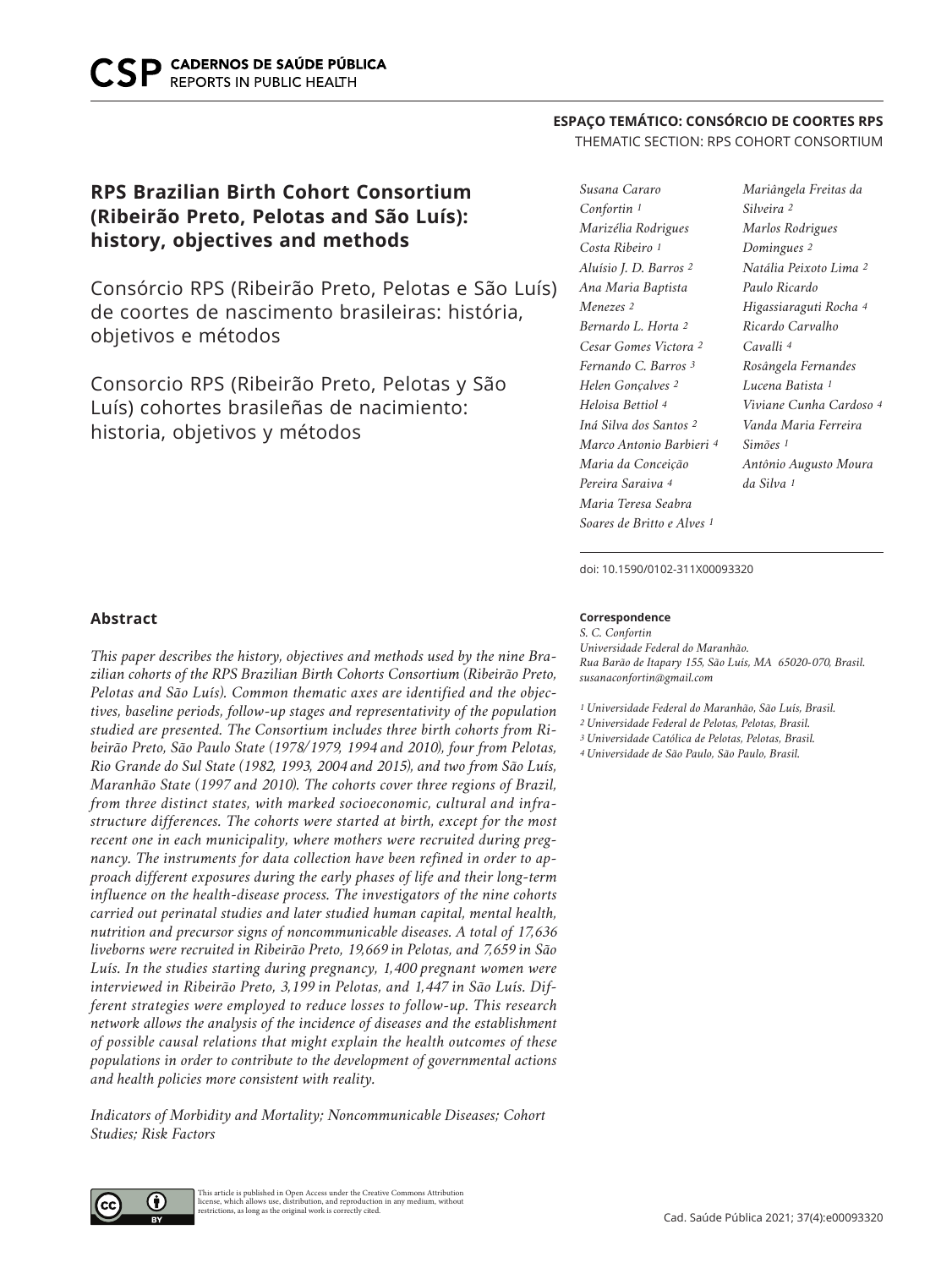# **Introduction**

Biological, psychosocial and behavioral processes act in a separate, cumulative or synergic manner since the early phases of life and can operate on a long-term basis in the health-disease process, including subsequent generations 1. From this perspective, birth cohorts are fundamental for the development of the Epidemiology field since they permit us to establish associations between exposure and the events that follow in the course of life 2,3,4,5,6,7,8.

Cohorts started at birth and followed up along life are of great value by making important contributions to the design of public health policies. Cohort studies started decades ago, with prospectively collected data about life conditions during childhood have been of great interest to public health by permitting to point out childhood living conditions that can affect adult health within a reasonable period of time 2,7. Despite the important contributions originating from these studies in high income countries 9,10,11, birth cohorts in low and middle-income countries are important 12 since, in addition to the assessment of new exposures, certain associations may be modified by the context of the countries 8.

# **The Brazilian birth cohorts and the RPS Consortium**

In Brazil, three research groups accompanied nine birth cohorts over a four-decade period. The cohorts involve three municipalities from different regions of the country: Ribeirão Preto (São Paulo State), in the Southeastern region, Pelotas (Rio Grande do Sul State), in the Southern region, and São Luís (Maranhão State), in the Northeastern region 13. The institutions involved are the University of São Paulo, Federal University of Pelotas, and Federal University of Maranhão. These cohorts include individuals born in different years. The first started as a perinatal study about 40 years ago and represents the 1978/1979 Ribeirão Preto cohort. The first Pelotas cohort started in 1982, and the first São Luís cohort started in 1997 13,14,15,16,17,18,19,20.

The data collected at birth at the three sites permitted us to study the health conditions of mothers and their babies, the care provided during the perinatal period according to socioeconomic indicators, and their consequences on infant mortality 13,14,15,16,17,18,19. The results of these studies also allowed us to determine health transitions and inequalities during periods of economic crisis and after various fiscal adjustment policies in Brazil 13,20,21. Questions were incorporated into the followup questionnaires of these studies in order to assess the repercussions of intrauterine conditions on lifelong growth and development 22,23,24,25,26,27,28,29.

In 2014, with the financial support of the Department of Science and Technology (DECIT) of the Brazilian Ministry of Health, the investigators from the three sites started collaborating to determine differences in health indicators between these three regions. In addition, in order to investigate associations between early exposures and lifelong outcomes, as well as to answer questions about population health that would strengthen the Brazilian Unified National Health System (SUS). This collaboration was named the RPS Brazilian Birth Cohort Consortium (Ribeirão Preto, Pelotas and São Luís) birth cohorts 30,31,32. As such, the purpose of this article is to present the history, the objectives and the methodological designs of the nine cohorts that are part of the RPS Consortium.

### **The history of the cohorts**

Nine birth cohorts have been set up and followed up thus far in the three cities: Ribeirão Preto (starting years 1978-1979, 1994 and 2010) 13,19,20, Pelotas (1982, 1993, 2004 and 2015) 14,15,16,18,33 and São Luís (1997-1998 and 2010) 17,19. The first studies of Ribeirão Preto and São Luís started as investigations of perinatal health, later transformed into cohort studies. The first Pelotas study (1982) was already started with the objective of following up children during their first years of life.

The objectives of the cohorts were to assess various perinatal health indicators (low birth weight, preterm birth, intrauterine growth restriction, mortality), the use of health services and their association with maternal, biological and socioeconomic variables, and to investigate social inequalities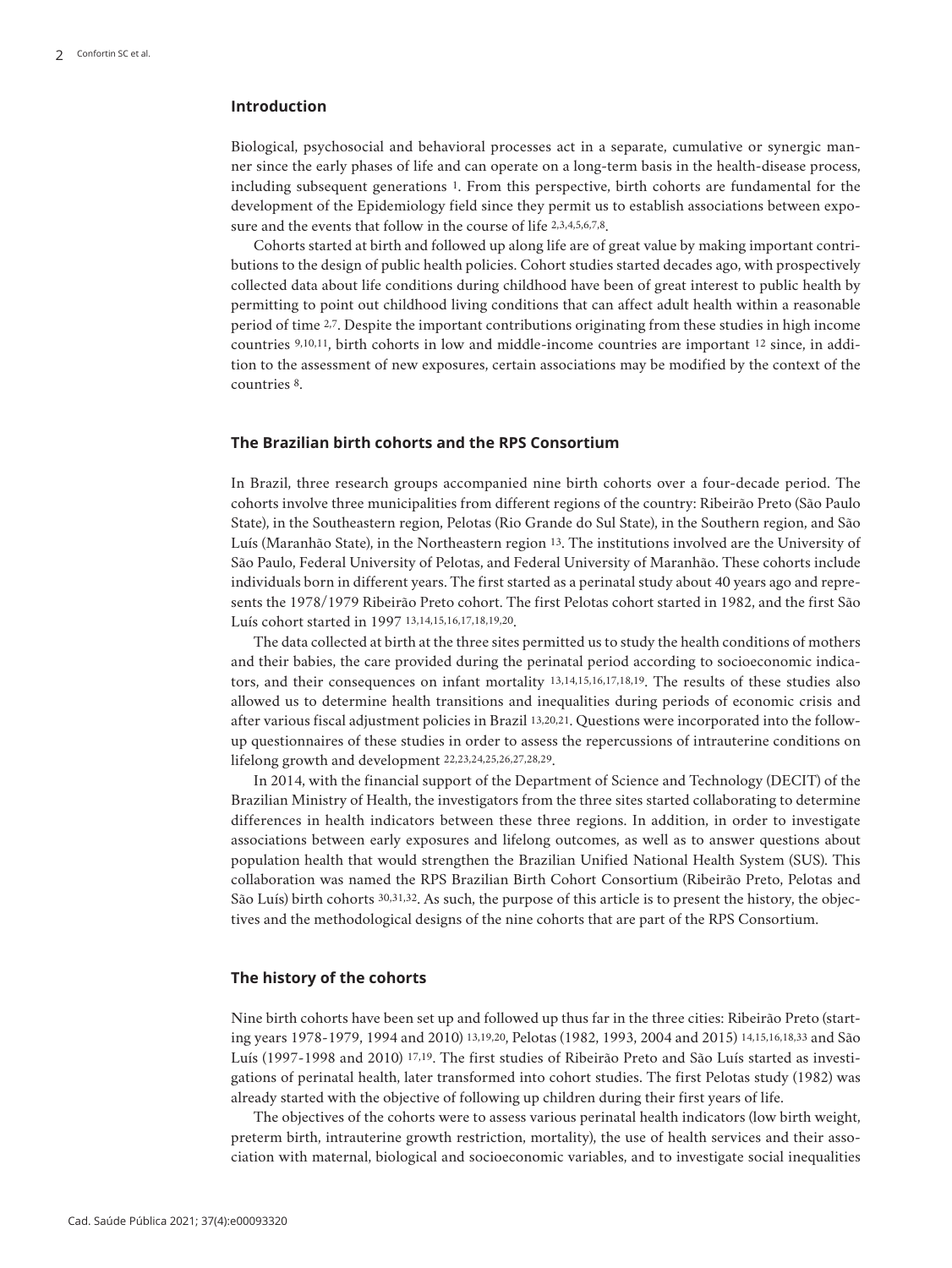in health 13,20. In later follow-ups, the objectives were expanded, including the investigation of early child development and the risk profile for noncommunicable diseases (NCD) and related disorders – obesity, sedentarism, diabetes, metabolic disorders, hypertension, food consumption 24 – and the comparison of various indicators between the cohorts of each city. The last cohort in each city started the recruitment of mothers during pregnancy, instead of immediately after birth. This approach improves the quality of pregnancy data collected and helps assessing factors associated with preterm birth 34 and perinatal health conditions 35, with emphasis on the identification of risk factors for preterm birth 36 with lifelong implications 19,23,34.

Several new measurements were incorporated or refined into the more recent cohort followups: body composition, bone mineral density, carotid intima thickness, visceral and subcutaneous abdominal fat thickness, oral health (caries, enamel defects and periodontal diseases), lung function, neurocognitive development, social capital, and mental health. Venous blood samples were obtained and stored in a biobank for DNA genotyping and other laboratory tests 26 (EpiGen-Brasil Initiative. EPIGEN-Brazil: the largest Latin America genomic initiative. https://epigen.grude.ufmg.br/, accessed on 09/Dec/2019).

According to the 2010 census (Instituto Brasileiro de Geografia e Estatística. Panorama populacional de Ribeirão Preto. https://cidades.ibge.gov.br/brasil/sp/ribeirao-preto/panorama, accessed on 13/Dec/2019), Ribeirão Preto, with a population of 604,682 inhabitants, had a Municipal Human Development Index (MHDI) of 0.800 and a Gini index of 0.54 (Atlas de Desenvolvimento Humano. Caracterização do território de Ribeirão Preto. http://www.atlasbrasil.org.br/2013/pt/perfil\_m/ ribeirao-preto\_sp, accessed on 17/Dec/2019). The 2017 infant mortality rate was 9.19 deaths per 1,000 live births (Instituto Brasileiro de Geografia e Estatística. Panorama populacional de Ribeirão Preto. https://cidades.ibge.gov.br/brasil/sp/ribeirao-preto/panorama, accessed on 13/Dec/2019). Pelotas, with 328,275 inhabitants in 2010, had an MHDI of 0.739 (Instituto Brasileiro de Geografia e Estatística. Panorama populacional de Pelotas. https://cidades.ibge.gov.br/brasil/rs/pelotas/ panorama, accessed on 17/Dec/2019) and a Gini index of 0.54 (Atlas de Desenvolvimento Humano. Caracterização do território de Pelotas. http://www.atlasbrasil.org.br/2013/pt/perfil\_m/pelotas\_rs, accessed on 17/Dec/2019). The 2017 infant mortality rate was 9.98 deaths per thousand live births (Instituto Brasileiro de Geografia e Estatística. Panorama populacional de Pelotas. https://cidades. ibge.gov.br/brasil/rs/pelotas/panorama, accessed on 17/Dec/2019). São Luís, the capital city of Maranhão state, had a population of 1,014,837 inhabitants in 2010, an MHDI of 0.768 (Instituto Brasileiro de Geografia e Estatística. Panorama populacional de São Luís. https://cidades.ibge.gov.br/ brasil/ma/sao-luis/panorama, accessed on 17/Dec/2019). and a Gini index of 0.61 (Atlas de Desenvolvimento Humano. Caracterização do território de São Luís. http://www.atlasbrasil.org.br/2013/ pt/perfil\_m/sao-luis\_ma, accessed on 17/Dec/2019). The 2017 infant mortality rate was 17.36 deaths per thousand live births (Instituto Brasileiro de Geografia e Estatística. Panorama populacional de São Luís. https://cidades.ibge.gov.br/brasil/ma/sao-luis/panorama, accessed on 17/Dec/2019).

Six of the studies included all liveborns within the reference year 13,14,15,18,19 and three cohorts relied on samples. In the 1994 Ribeirão Preto cohort, data from 1/3 of the births of that year were collected, recruiting births occurring from May to August, since no seasonality in birth distribuition was detected 20,24. In São Luís, 1/7 of births from March 1997 to February 1998, and 1/3 of the 2010 births were selected by systematic sampling 17,19.

The pioneering investigations in Ribeirão Preto in 1978-1979 13 and of São Luís in 1997-1998 17 were initially planned as cross-sectional perinatal studies, even though their objectives mentioned lifelong repercussions of perinatal and human reproduction questions. All the remaining cohorts were planned from the beginning as longitudinal studies 15,16,18,19,20,36.

#### **Ribeirão Preto cohorts**

The perinatal study of the first Ribeirão Preto birth cohort was conducted from June 1978 to May 1979 13,20. Registrations and medical records were reviewed in the eight maternities that attended 98% of all deliveries in the municipality 13, the puerperal women were interviewed, and the babies were examined (n = 6,973), 98% of the liveborns delivered by mothers residing in Ribeirão Preto) 22. During the subsequent two years, civil registry offices of the city were visited in order to monitor the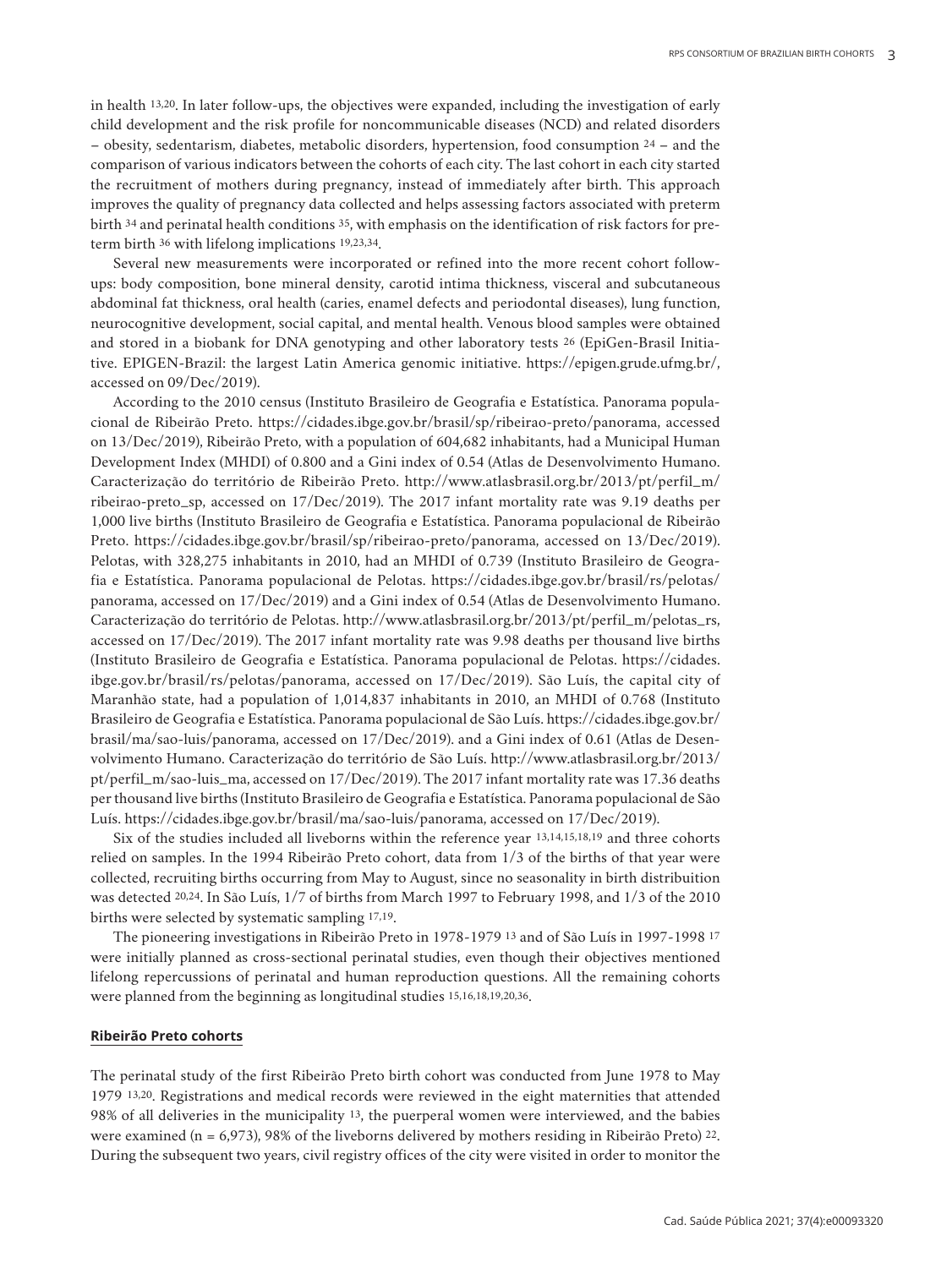deaths occurring in the first year of life 13. The first follow-up of this cohort happened in 1987/1989, with children sought in schools 23, 2,898 children aged 8 to 11 years 37 were evaluated. In 1996/1997, 2,083 male participants aged 18 to 19 years were evaluated by occasion of military enlistment 23. Between 2002 and 2004, the cohort was visited again, and 2,103 participants aged 23 to 25 years were evaluated 22. The last follow-up to this cohort occurred in 2016/2017, when 1,775 subjects aged 37 to 39 years were evaluated (Figure 1).

The second Ribeirão Preto cohort included 1/3 of the 1994 births including 2,911 liveborns (99%) delivered by mothers residing in the municipality 38. In 2004 and 2005, all children of low (< 2,500g) or high birth weight (> 4,250g) and one in three children of normal weight were invited to participate. A total of 869 children aged 9 to 11 years were evaluated in this follow-up 38. In 2016, 622 subjects belonging to the original 1994 cohort were evaluated at 22 years of age. In addition, the cohort was opened, with the inclusion of all subjects born in 1994 who had not been enrolled in the initial cohort  $(n = 419)$  (Figure 1). The addition of a retrospective component involved the application of some questions of the questionnaire used at birth, whose answers were considered reliable to ask the mother about 20 years later.

Two cohorts were started in 2010, one of them in Ribeirão Preto and the other in São Luís, each consisting of two components: one started during the prenatal period and the other at birth 19,23,34,35,36. The prenatal component of Ribeirão Preto included a convenience sample of 1,400 pregnant women with a singleton pregnancy evaluated at 22 to 25 weeks of gestation. Of these, 1,369 were re-interviewed at the time of childbirth (from April 2010 to June 2011) 34 and 1,081 were investigated during the second year of life of their child. The component that started at birth was population-based and included all infants born from January to December 2010 to mothers residing in the municipality, consisting of 7,752 (95.7%) liveborns delivered in the municipality of Ribeirão Preto during that year (including 821 children who were evaluated in the prenatal component). The first follow-up occurred from 2011 to 2013, with 3,807 children followed up during the second and third years of life (Figure 1) 35.

#### **Figure 1**

Chronology of the nine RPS Consortium Birth Cohort studies. Ribeirão Preto (São Paulo State), Pelotas (Rio Grande do Sul State) and São Luís (Maranhão State), Brazil.

|                          | Year      |                                                    |                                   |                                             |                                                  |                                                              |                                                                   |                                 |                                    |
|--------------------------|-----------|----------------------------------------------------|-----------------------------------|---------------------------------------------|--------------------------------------------------|--------------------------------------------------------------|-------------------------------------------------------------------|---------------------------------|------------------------------------|
| City/Birth cohort        | 1978/1979 | 1982                                               | 1993/1994                         | 1997/1998                                   | 2004                                             |                                                              | 2010                                                              | 2014/2015                       | $\bigcirc$ n follow-up<br>$\cdots$ |
|                          |           |                                                    |                                   |                                             |                                                  |                                                              |                                                                   |                                 | ⊙ Prenatal                         |
| Ribeirão Preto 1978/1979 |           | $\bigodot$ <sub>2,898</sub>                        |                                   | $\begin{pmatrix} 18 \\ 2,083 \end{pmatrix}$ | $\binom{23}{2,103}$                              |                                                              |                                                                   | $\binom{38}{1,775}$             |                                    |
| Pelotas 1982             |           | ♦<br>2<br>$\mathbf{0}$<br>4,742<br>5,9141,4574,934 | $\circledcirc$<br>$\frac{1}{715}$ | $\binom{15}{1,076}$                         | $(18)(19)$<br>2,250 1,031<br>$\binom{22}{4,297}$ |                                                              | $\binom{30}{3,701}$                                               |                                 |                                    |
| Pelotas 1993             |           |                                                    | OU<br>5,249 1,363                 | จ<br>$\mathbb{G}^*$<br>494<br>1,273         | $\overline{\mathcal{O}}_{172}$<br>(11)<br>4.452  | $\circledcirc$<br>$\binom{15}{4,349}$<br>457                 | $\binom{18}{4,106}$                                               | $\frac{22}{3,810}$              |                                    |
| Ribeirão Preto 1994      |           |                                                    | $\frac{1}{2,911}$                 |                                             | $\binom{10}{869}$                                |                                                              |                                                                   | (22)                            |                                    |
| São Luís 1997/1998       |           |                                                    |                                   | $\bigodot$ <sub>2,493</sub>                 | $\overline{\big( \frac{1}{673}}$                 |                                                              |                                                                   | $(18)$<br>2,515                 |                                    |
| Pelotas 2004             |           |                                                    |                                   |                                             | $\mathbf{0}$                                     | $\binom{4}{3,799}$<br>$\left( 2\right)$<br>4.231 3.907 3.869 | $\bigodot_{3,722}$                                                | $\overline{\frac{(11)}{3,566}}$ |                                    |
| Ribeirão Preto 2010      | Prenatal  |                                                    |                                   |                                             |                                                  | ۰                                                            | $\binom{2}{1,08}$<br>$\left\lbrack 0\right\rbrack$<br>1,400 1,369 |                                 |                                    |
|                          | Birth     |                                                    |                                   |                                             |                                                  |                                                              | $\binom{0}{7,752}$<br>$\frac{2}{3,807}$                           |                                 |                                    |
| São Luís 2010            | Prenatal  |                                                    |                                   |                                             |                                                  |                                                              | $\binom{2}{1,151}$<br>$\mathbf 0$<br>381                          |                                 |                                    |
|                          | Birth     |                                                    |                                   |                                             |                                                  |                                                              | $\bigodot$ <sub>5,166</sub><br>$\frac{2}{3,308}$                  |                                 |                                    |
| Pelotas 2014/2015        |           |                                                    |                                   |                                             |                                                  |                                                              |                                                                   | 3,199 4,275 4,110 4,014         | $\overline{4}$<br>4,010            |

\* Subsample: (a) Subsample – 1 month (n = 649), 3 months (n = 644), 6 months (n = 1,414); (b) Subsample – 3 months (n = 3,985).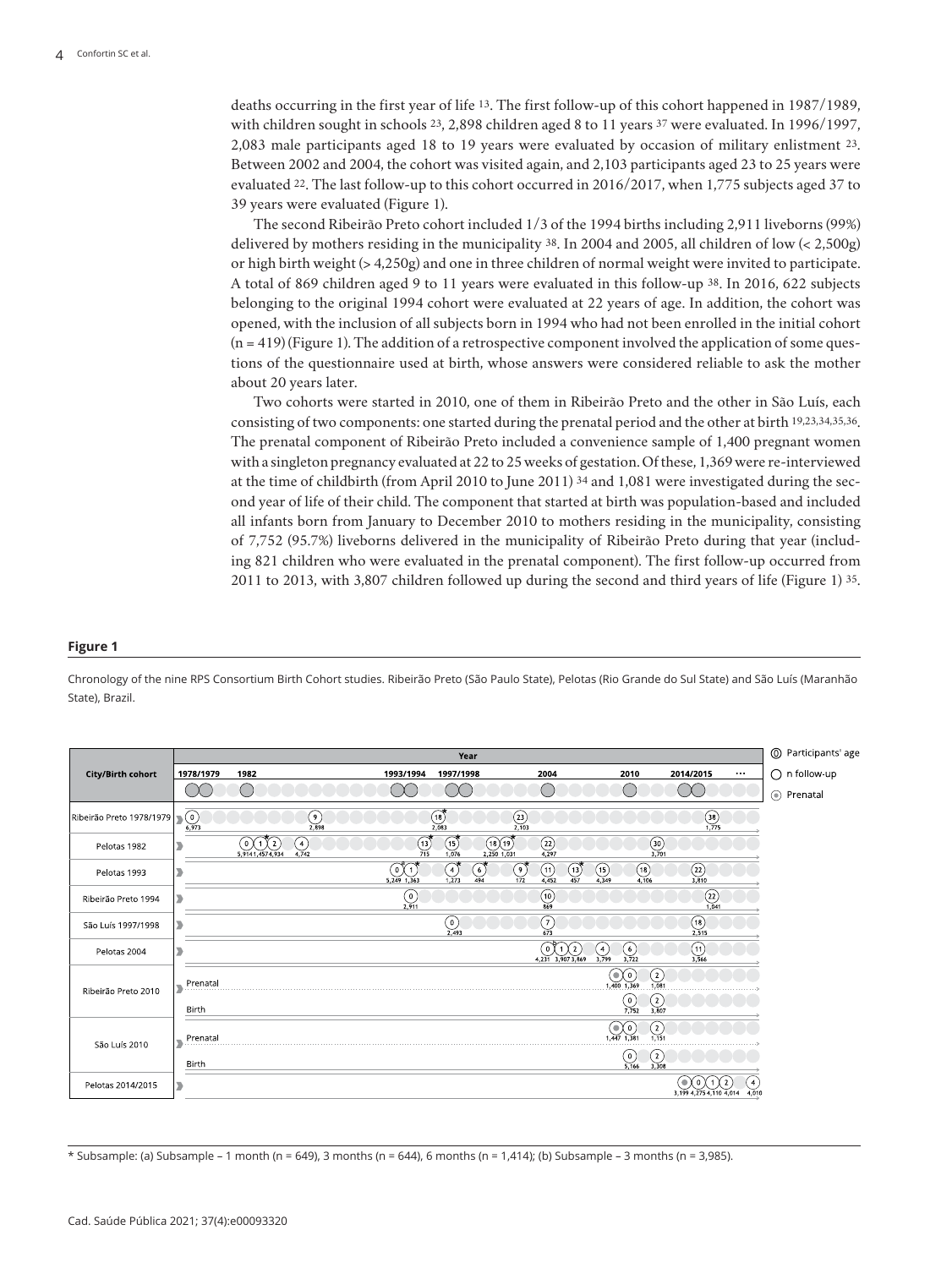### **Pelotas cohorts**

The first birth cohort in the municipality of Pelotas started in January 1982 14,33 and is already in its tenth follow-up 39. In that study, 5,914 liveborns delivered by mothers residing in the urban zone of Pelotas were recruited and assessed while still in hospital (over 99% of all births) 25,40,41. After the seventh postpartum day, a representative sample was visited at home in order to assess maternal and infant morbidity and mortality 14. At 12 months of age, a subsample of 1,457 children was evaluated at home. In 1984, an attempt was made to follow up the entire cohort by means of a census of 60,000 households in Pelotas searching for the children participating in the cohort. A total of 4,934 children (mean age: 19.4 months) were located. An additional follow-up attempting to monitor the entire cohort occurred in 1986, with a new household census that located 4,742 children (mean age: 43.1 months) for evaluation. Further household follow-ups of subsamples occurred in 1995 (n = 715), 1997  $(n = 1,076)$  and 2001  $(n = 1,031)$  25.40, whereas in the year 2000 the male participants were identified and evaluated on occasion of military enlistment  $(n = 2,250)$  25. The ninth follow-up was held in 2004, when again an attempt was made to follow up the entire cohort, with the evaluation of 4,297 young adults 40. Until that time, data were collected in the households of the participants. In 2012, when the cohort completed 30 years 39 and the tenth follow-up occurred, data started to be collected at the Federal University of Pelotas Center of Epidemiological Research (CPE, in Portuguese), a center built for the exclusive evaluation of the participants of the Pelotas cohorts 26. On that occasion a considerable effort was made to accompany the entire cohort and 3,701 subjects were interviewed (Figure 1).

The second Pelotas birth cohort started in 1993. All the city hospitals were visited daily and 5,249 (99.7%) liveborns whose families resided in the urban area of the municipality were examined and their mothers interviewed 27,28. Samples of the participants in the cohort were followed up at 1 ( $n =$ 649), 3 (n = 644), 6 (n = 1,414) and 12 months (n = 1,363) and at 4 (n = 1,273), 6 (n = 494), 9 (n = 172) and 12-13 years ( $n = 457$ ) 28. Visits attempting to follow up all the cohort participants were held in 2004 and 2005, when 4,452 children (mean age: 11 years) were evaluated; in 2008 they were evaluated at 15 years (n = 4,349), and then at 18 years (n = 4,106) and 22 years (n = 3,810) of age. At 15, 18 and 22 years of age, the participants were invited to undergo exams at the CPE (Figure 1) 28,31,42,43.

The third Pelotas cohort was started in 2004, when all hospital births were identified, and 4,231 (99.3%) liveborns were included 18,29. In contrast to the previous ones, the 2004 cohort tried to always accompany all the participants, with follow-ups already performed at 3 ( $n = 3,985$ ), 12 ( $n = 3,907$ ), 24  $(n = 3,869)$  and 48 months  $(n = 3,799)$  and at 6  $(n = 3,722)$  <sup>29</sup> and 11 years of age  $(n = 3,566)$ . The 6and 11-year assessments were carried out in a purpose-built clinic annexed to the CPE (Figure 1) 29.

In contrast to the previous birth cohorts, the fourth Pelotas birth cohort, started in 2015, involved a nested prenatal study that interviewed 3,199 pregnant women and identified 98.7% of the hospital births that occurred between January and December of 2015 ( $n = 4,275$ ) <sup>16</sup>. So far, the entire cohort has been followed up at 3 (n = 4,110), 12 (n = 4,018), 24 (n = 4,014) and 48 (n = 4,010) months of age (Figure 1) 16.

# **São Luís cohorts**

The first São Luís cohort included a systematic sample per hospital (1/7 of all births) of 2,493 liveborns in ten maternities in the city from March 1997 to February 1998. In 2005-2006, at 7 to 9 years of age, all children with high or low birth weight and one in three of the normal weight group were invited to participate, with 673 subjects being re-evaluated. In 2016-2017, when the subjects were 18-19 years old, a new attempt was made to evaluate the entire original cohort, with 687 adolescents being evaluated. A retrospective component (with application of a fundamental part of the perinatal questionnaire to mothers of adolescents) was included in this follow-up, consisting of 1,828 adolescents born in São Luís in 1997 who had not participated in the original cohort. The new members were selected by random sampling from the System of Information about Liveborns restricting for children born in 1997. Adolescents identified in schools and universities and by means of the social network were also included. Thus, a total of 2,515 adolescents participated in this follow-up (Figure 1) 44.

The second São Luís cohort was started in 2010 with two components: one started during the prenatal period with a convenience sample (22 to 25 weeks of gestation) of 1,447 pregnant women 34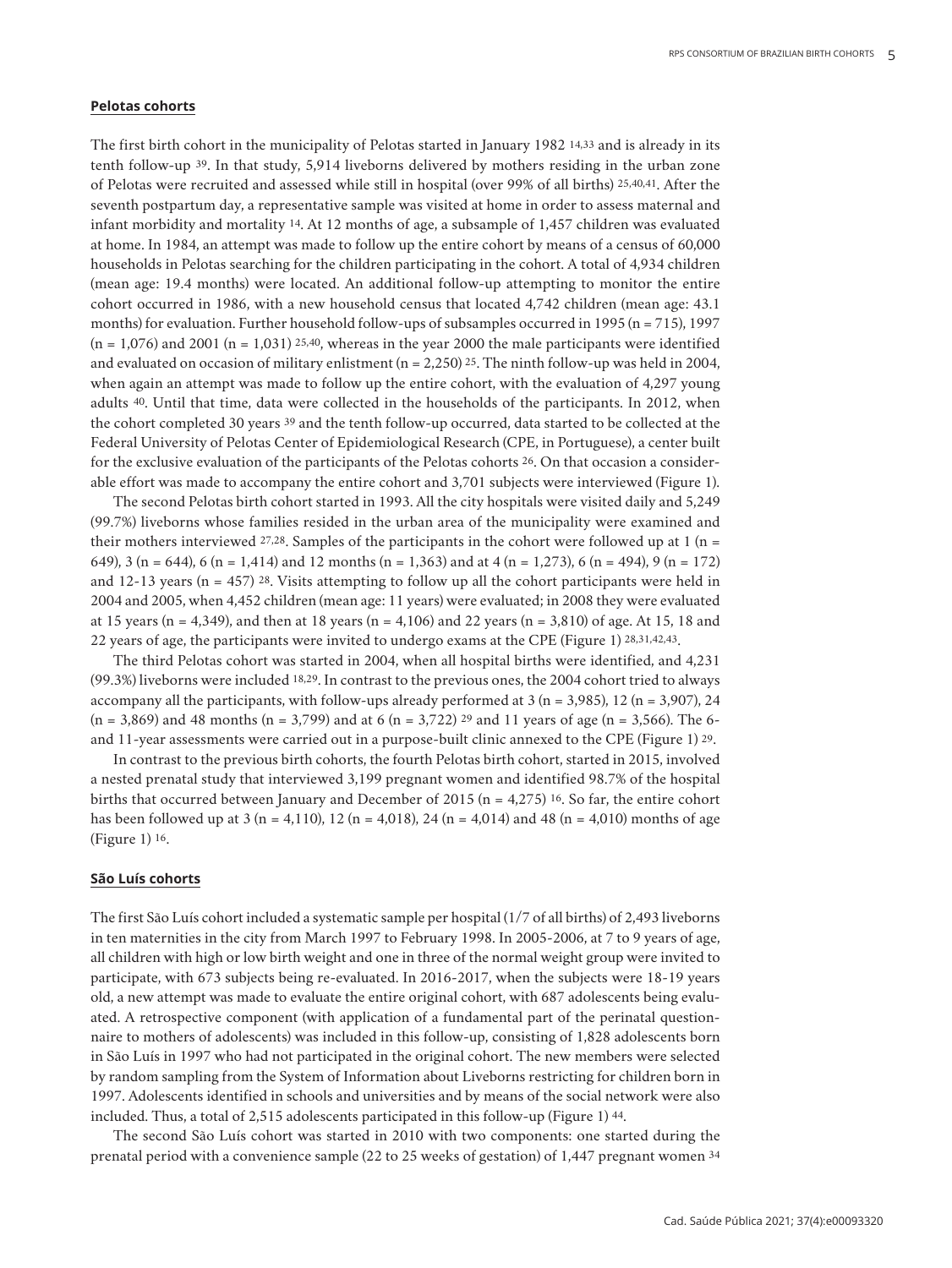and the other at childbirth 19. Of these 1,447 subjects, 1,381 were also assessed at birth (2010/2011) and 1,151 were re-evaluated in 2012/2013 19,34 (Figure 1).

Regarding the population-based birth component  $19$ , a systematic sample of  $1/3$  of the births of this year per maternity was evaluated, representing 5,166 liveborns and corresponding to 89.8% of the births in the municipality 19. On the occasion of the first follow-up held in 2012-2013, an attempt was made to accompany the entire original cohort, with 3,308 children being evaluated in the second year of life 35 (Figure 1).

Standardized questionnaires were applied to all nine cohorts, with the mother or person responsible being interviewed during the subject's childhood and the child being examined. In the followups during adolescence, a questionnaire was applied to the adolescent and to the mother or person responsible. During later adulthood follow-ups, only the member of the cohort responded to the questionnaires and was examined.

#### **The RPS Consortium**

The successful collaboration between Ribeirão Preto and São Luís, which had been underway for the previous 22 years, was extended to Pelotas with the RPS consortium, established in 2014, and permitted the research groups to carry out joint analyses comparing three different regions of the country.

The RPS Consortium was constituted as a research network to investigate life cycle epidemiology in the three municipalities. A research project, called *Lifelong Determinants of Obesity, Precursors of Chronic Diseases, Human Capital and Mental Health*, had as its main objectives to investigate precursors of adult NCD, body composition, as well as essential health aspects such as human capital and mental health, relating them to exposures in early life. This project has been financed since its inception by the Brazilian Ministry of Health through the DECIT.

The RPS Consortium also intends to strengthen and expand the network of collaboration among birth cohort studies in Brazil, exploring their potential by gathering information for integrated analysis and by using the cultural and social differences among the cities in order to understand how these aspects are related to the outcomes of interest. To this end, a gamut of questionnaire items and the exams performed on the cohorts are being standardized in order to facilitate future collaboration and comparisons.

The first standardized cohort assessments, already under the RPS Consortium, were conducted in 2015, with a follow-up of the 1993 and 2015 cohorts of Pelotas, and in 2016 and 2017, with the follow-up of adolescents (18 and 19 years) of the 1997/1998 São Luís cohort. This was in addition to the follow-up of young adults (21 and 23 years) of the 1994 Ribeirão Preto cohort and of the middleaged adults of the 1978/1979 Ribeirão Preto cohort (37 to 39 years). Previous data collections were not standardized, with the exception of the 2010 cohorts (from the prenatal and birth component) conducted in Ribeirão Preto and São Luís. The experience gained in the initial cohorts led to improvements in tools and methods for the following cohorts. Thus, some strategies for harmonization of information a posteriori were carried out to make it possible to compare data between studies. Comparison among all cohorts does not occur for all variables due to the heterogeneity of the instruments used. However, some instruments could be standardized in specific periods, even if the same questions have not been used. For example, the physical activity questionnaire and schooling may have their information grouped to allow comparisons between cohorts to be made.

The RPS Consortium allowed a relevant improvement of the standardization in terms of data collection across the studies. An additional goal of the collaboration is to train human resources in the field of lifecycle epidemiology, able to carry out research of high standards and to disseminate knowledge created by the consortium.

# **The major thematic axes of the RPS Consortium**

In order to achieve all its objectives, one of the important aspects of the RPS Consortium is the existence of common thematic axes. The main ones are the genetic, biological, and behavioral precursors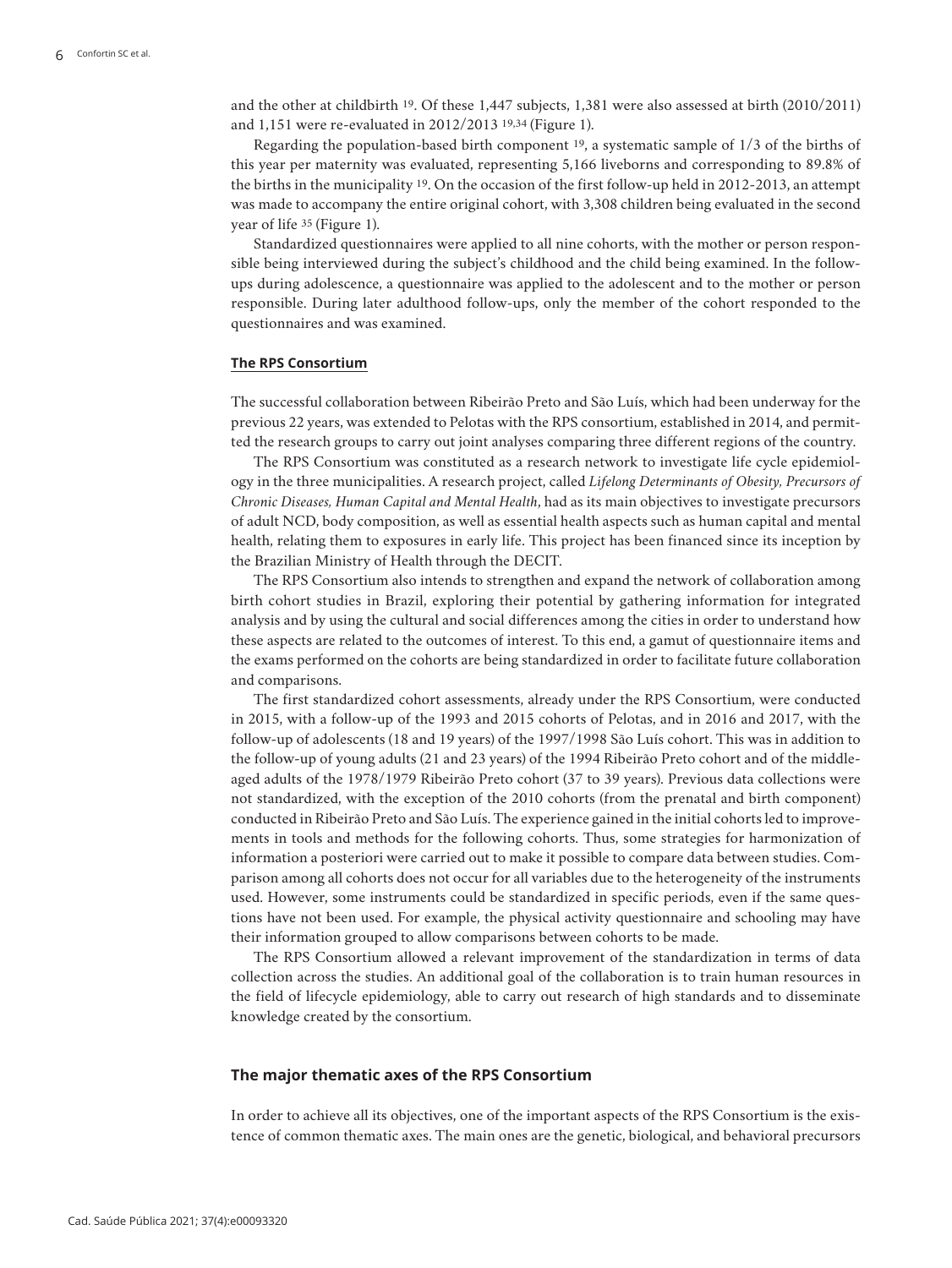of chronic diseases, and the conditions of nutrition, body composition and obesity, mental health, and social capital (Box 1) 26,31. The major objectives of each axis are detailed below.

The main objective of the axis of genetic, biological, and behavioral precursors of chronic diseases is to analyze the impact of these factors on the occurrence of NCD. Genotyping of samples from the cohorts' participants of the three centers is currently being performed, together with collection of biological material, laboratory tests and information about health-related behaviors such as physical activity and sleep. Regarding the nutrition, body composition and obesity axis, the characteristics of food consumption are determinant, together with the distribution of body components, to the prevalence of obesity and its temporal trend, and the factors associated with nutrition in different stages of life.

There is a further axis of mental health and social capital concerning the study of child development, cognitive capacity, noncognitive skills and mental disorders, mainly focusing on social capital, productive capacity, and ability for life in society. We also intend to determine how the parents involve themselves and invest in the education and development of their children, to determine the implication of school in the reduction of disparities in cognitive and noncognitive skills, and the role of social violence in behavior and in mental disorders during different stages of life.

The instruments and questionnaires used to compose each thematic axis were selected because they have been validated for each population, in the Portuguese version, or because there was intention of assessing their validity later. Regarding the mental health and social capital axis, the main instruments used were: the *Wechsler Intelligence Scale* 45, the *Strengths and Difficulties Questionnaire* 46, the *Development and Well-Being Assessment* 47, the *Center for Epidemiologic Studies Depression Scale-Revised* 48 and the *Child Depression Inventory* 49. In the nutrition axis to measure body composition and obesity the main tools were the *Food Frequency Questionnaire*, the *Block Questionnaires* and the 24-hour food recall 50. The self-administered physical activity recall checklist 51 and the *International Physical Activity Questionnaire* 52 were used to assess physical activity. In the maternal health axis the main questionnaires were: the *Alcohol Use Disorders Identification Test* 53, the *Edinburgh Questionnaire* 54 and the *Experiences of Discrimination* instrument 55.

# **Limitations**

The main challenges faced in birth cohorts are losses due to changes of address and telephone numbers and refusals to continue participating. These could be reduced by continuous contact with research participants, during which detailed contact information about the addresses of family, friends or relatives are requested. In addition, information about their place of work or that of their parents and/or guardians and about whether or not they plan to move to a new house in the near future also should be sought.

Losses and refusals were higher in Ribeirão Preto and São Luís. The cohorts of Pelotas had higher follow-up rates partly because of the city's smaller size and with little outward migration. Also, the risk of violence in Pelotas is smaller compared to the other cities, which makes home visits easier to do and people less concerned to participate. In order to reduce losses and selection bias, multiple strategies were developed such as early scheduling with many date options for interview, transportation allowance, drawing of toys for the children who participated in the follow-ups, among others. Depending on the age, other strategies were implemented to follow the cohorts, such as school records, and search for information about the current address with the former neighbors. Currently, possible selection bias caused by follow-up losses are reduced by inverse probability weighting.

It is worth mentioning the difficulties in financing the first studies, which resulted in intervals of almost 10 years between the follow-ups, especially in Ribeirão Preto and São Luís, which contributed to follow-up losses. The lack of funding for follow-ups prevented long term planning for some time. In order to overcome these difficulties, subsamples were randomly selected from the studied population according to criteria of geoeconomic distribution in the city, as done in Ribeirão Preto in the 1978/1979 cohort at 22-24 years of age 22.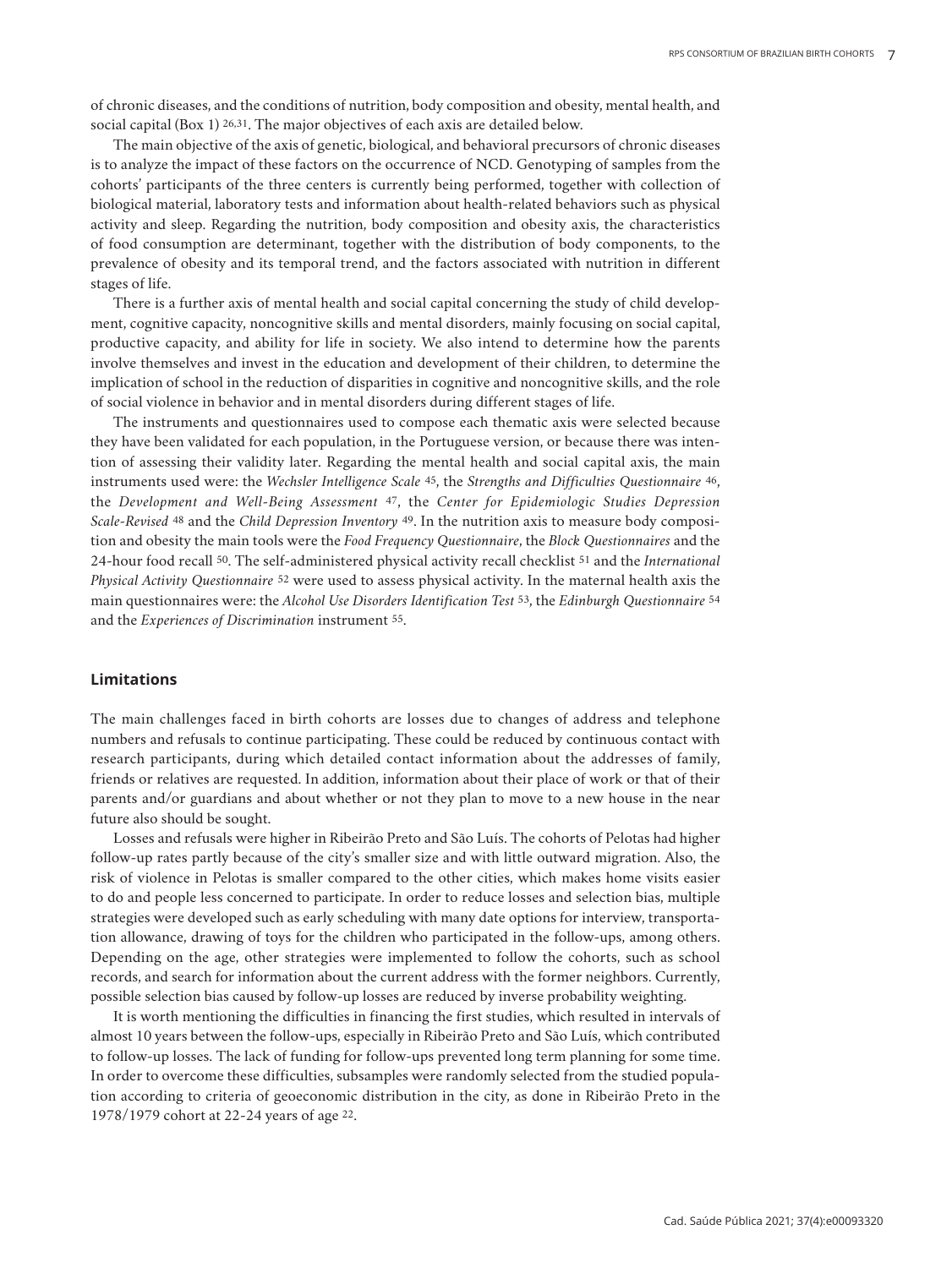#### **Box 1**

Common thematic axes and main instruments of the RPS Consortium.

| <b>AXES</b>                                               | <b>THEMES</b>           | <b>INSTRUMENTS</b>                                                    |
|-----------------------------------------------------------|-------------------------|-----------------------------------------------------------------------|
| Mental health and social capital                          | Family organization     | HOME (family environment)                                             |
|                                                           |                         | Questionnaire for the evaluation of family composition                |
|                                                           | Socioeconomic           | Schooling ABEP (economic class)                                       |
|                                                           | evaluation              | Occupation of the family's head                                       |
|                                                           |                         | Family income                                                         |
|                                                           | History of morbidities  |                                                                       |
|                                                           | Violence                | WHO Violence Against Women Questionnaire                              |
|                                                           |                         | Abuse Assessment Screening                                            |
|                                                           |                         | Conflict Tactics Scales Parent-Child (CTSPC)                          |
|                                                           | Mental health disorders | Wechsler Intelligence Scale (WISC)                                    |
|                                                           | and IQ                  | Strengths and Difficulties Questionnaire (SDQ)                        |
|                                                           |                         | Development and Well-Being Assessment (DAWBA)                         |
|                                                           |                         | Mini DSM-5 (dimensional assessment psychopathology)                   |
|                                                           |                         | CESD-R (depression)                                                   |
|                                                           |                         | Child Depression Inventory (CDI)                                      |
| Genetic, biological, and behavioral precursors of chronic | Pulmonary function      | Basal spirometry                                                      |
| diseases                                                  | Atherosclerosis         | Carotid ultrasound                                                    |
|                                                           | Blood pressure          | Ambulatory blood pressure monitoring                                  |
|                                                           |                         | Pulse wave velocity                                                   |
|                                                           | Asthma and allergies    | Questionnaire of the International Study of Asthma and                |
|                                                           |                         | Allergies in Childhood (ISAAC)                                        |
|                                                           | Genetic mechanisms of   | Collection of biological material                                     |
|                                                           | <b>NTCD</b>             | <b>DNA</b> extraction                                                 |
|                                                           | Headache and pain       | Migraine                                                              |
|                                                           | Sleep                   | Epworth Sleepiness Scale Pittsburgh                                   |
|                                                           |                         | Sleep Quality Index Accelerometer                                     |
| Nutrition, body composition, and obesity                  | Diet                    | Food Frequency Questionnaire (FFQ)                                    |
|                                                           |                         | Block Questionnaires (fat and fiber)                                  |
|                                                           |                         | 24-hour food recall                                                   |
|                                                           | Anthropometry           | Measurement of weight, height, sitting height, waist                  |
|                                                           |                         | circumference                                                         |
|                                                           | Body composition        | DXA (Dual-energy X-ray absoptiometry)                                 |
|                                                           |                         | Bodpod (air displacement plethismography)                             |
|                                                           |                         | 3D Photonic Scanner                                                   |
|                                                           | Physical activity       | Self-Administered Physical Activity Recall Checklist (SAPAC)          |
|                                                           |                         | International Physical Activity Questionnaire (IPAQ)<br>Accelerometer |
|                                                           |                         |                                                                       |
| Oral health                                               | Physical examination    |                                                                       |
| Maternal health                                           | Maternal health         | Hypertension<br><b>Diabetes</b>                                       |
|                                                           |                         | AUDIT (risk of alcohol abuse)                                         |
|                                                           |                         | Fagerstrom (nicotine dependency)                                      |
|                                                           |                         | Edinburgh Questionnaire (Postpartum                                   |
|                                                           |                         | Depression Scale)                                                     |
|                                                           |                         | <b>Experiences of Discrimination</b>                                  |

ABEP: Brazilian Research Companies Association; AUDIT: *Alcool Use Disorders Identification Test*; CESD-R: *Center for Epidemiologic Studies Depression Scale-Revised*; DSM-5: *Diagnostic and Statistical Manual of Mental Disorders;* HOME: *Home Observation Measurement of the Environment*  WHO: *World Health Organization*.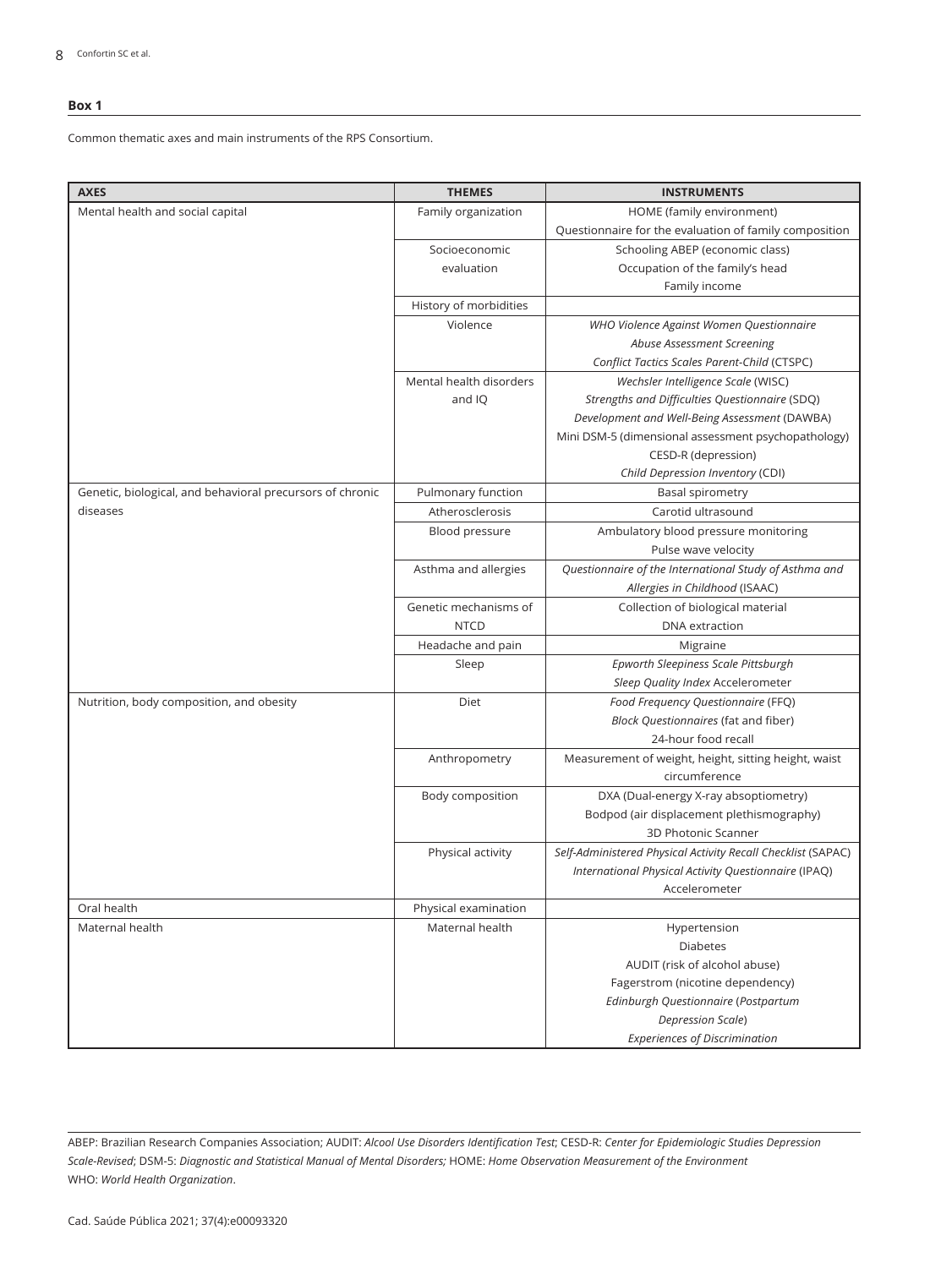# **Final considerations**

As a research network, the RPS Consortium is highly relevant on the national scene by permitting the oldest population-based birth cohort studies conducted in Brazil to join efforts in order to answer important public health questions and to determine the challenges faced by the SUS. Among other potentialities, it has permitted the standardization of the instruments and procedures used at the same ages, thus permitting comparisons of contrasting socioeconomic and cultural realities during specific periods of time. It is important to point out that the use of similar collection instruments permits joint analyses, increasing the sample size and power of the study. At the beginning, the cohorts basically used questionnaires and anthropometric evaluations, with follow-up in households or schools and on the occasion of the male participants military enlistment. Over time, the evaluations of each cohort started to be performed in research clinics, involving measurements carried out with more sophisticated equipment such as air displacement plethysmography, carotid ultrasound, spirometry, bone densitometry, accelerometry and photonic scanners. In addition, more in-depth assessment of mental health by means of diagnostic instruments and of cognitive skills, and blood collection for laboratory tests, DNA extraction and genetic analyses started to be performed.

The RPS Consortium allows accompanying health conditions along the life course and in various generations in different regions of the country. This research network permits the analysis of the disease incidence and the establishment of a causal relation between the health outcomes of these different populations, contributing to the advancement of knowledge in the field of life cycle epidemiology and providing more consistent results to be used by policy makers in Brazil. Population studies such as the RPS Consortium cohorts are of great interest for the SUS due to their use of representative samples. In addition, the cohorts of the RPS Consortium were planned and are being implemented using a careful methodology, thus producing valid knowledge about causality relations and the longterm consequences of early exposures.

Studies comparing data obtained at various ages and at different times are important so as to determine the variation of a given outcome over time in different generations. Cohort studies can add knowledge and information that will support the discussion of the transmission of social capital in a transgenerational manner.

The RPS Consortium studies and publications will increase scientific public health knowledge for middle and low-income countries. The expectation is to contribute information that will permit interventions for the promotion of population health, contributing to a more effective action of public health policies within the context of the improvement of SUS in Brazil.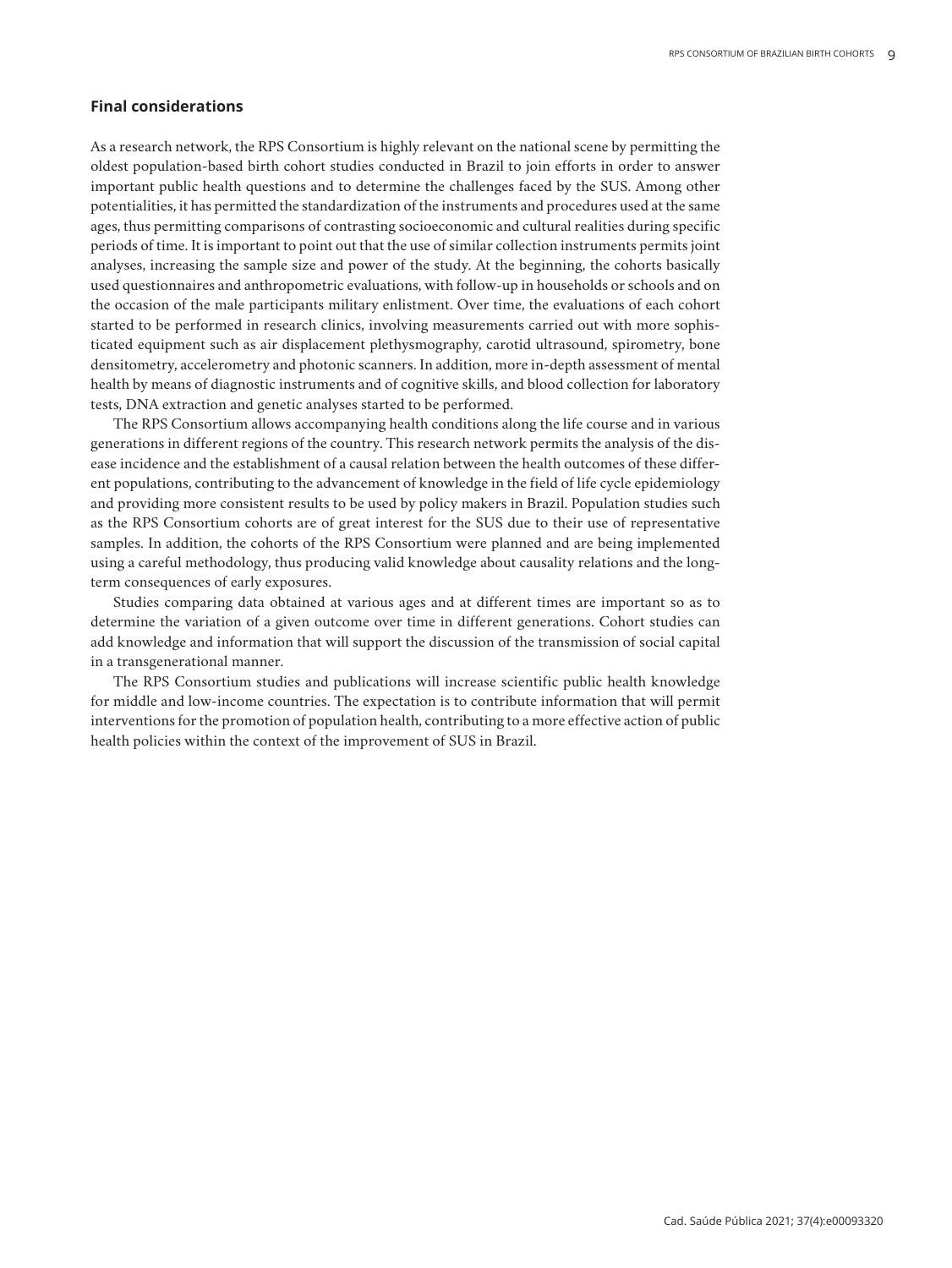# **Contributors**

S. C. Confortin, M. R. C. Ribeiro, V. M. F. Simões and A. A. M. Silva contributed to the study conception and analysis of data, writing of the article and relevant critical review of the intellectual content, as well as contributed to the final approval of the version to be published, being responsible for all aspects of the work in ensuring the accuracy and integrity of any part of the work. A. J. D. Barros, A. M. B. Menezes, B. L. Horta, C. G. Victora, F. C. Barros, H. Gonçalves, H. Bettiol, I. S. Santos, M. A. Barbieri, M. C. P. Saraiva, M. F. Silveira, M. R. Domingues, N. P. Lima, P. R. H. Rocha, R. C. Cavalli and V. C. Cardoso participated in the csutdy onception and project, in the relevant critical review of the intellectual content, as well as contributed to the final approval of the version to be published, being responsible for all aspects of the work in ensuring the accuracy and integrity of any part of the work. M. T. S. S. B. Alves and R. F. L. Batista contributed to the study conception and analysis of data, the writing of the article and the relevant critical review of intellectual content. As well as contributed to the final approval of the version to be published, being responsible for all aspects of the work in ensuring the accuracy and integrity of any part of the work.

# **Additional informations**

ORCID: Susana Cararo Confortin (0000-0001- 5159-4062); Marizélia Rodrigues Costa Ribeiro (0000-0003-4289-4527); Aluísio J. D. Barros (0000- 0002-2022-8729); Ana Maria Baptista Menezes (0000-0002-2996-9427); Bernardo L. Horta (0000- 0001-9843-412X); Cesar Gomes Victora (0000- 0002-2465-2180); Fernando C. Barros (0000-0001- 5973-1746); Helen Gonçalves (0000-0001-6470- 3352); Heloisa Bettiol (0000-0001-8744-4373); Iná Silva dos Santos (0000-0003-1258-9249); Marco Antonio Barbieri (0000-0001-8060-1428); Maria da Conceição Pereira Saraiva (0000-0001- 6858-7029); Maria Teresa Seabra Soares de Britto e Alves (0000-0002-4806-7752); Mariângela Freitas da Silveira (0000-0002-2861-7139); Marlos Rodrigues Domingues (0000-0002-2503-2944); Natália Peixoto Lima (0000-0002-7181-3717); Paulo Ricardo Higassiaraguti Rocha (0000-0002- 4238-9603); Ricardo Carvalho Cavalli (0000-0001- 5010-4914); Rosângela Fernandes Lucena Batista (0000-0002-1529-0165); Viviane Cunha Cardoso (0000-0002-2677-5600); Vanda Maria Ferreira Simões (0000-0001-8351-1348); Antônio Augusto Moura da Silva (0000-0003-4968-5138).

# **Acknowledgments**

The studies were funded and/or supported by: Brazilian Association of Collective Health (ABRASCO), Brazilian National Research Council (CNPq), Brazilian Graduate Studies Coordinating Board (CAPES), Department of Science and Technology (DECIT/Brazilian Ministry of Health), State Research Foundations of Rio Grande do Sul State (FAPERGS), Maranhão State (FAPEMA) and São Paulo State (FAPESP), International Development Research Center (IDRC), World Health Organization, Children's Pastorate, PROEX, European Union, Wellcome Trust, International Development Research Center (IDRC), Overseas Development Administration, University Hospital (Federal University of Maranhão) and Foundation for Support to Teaching, Research and Assistance of Hospital das Clínicas, Faculty of Medicine of Ribeirão Preto, University of São Paulo.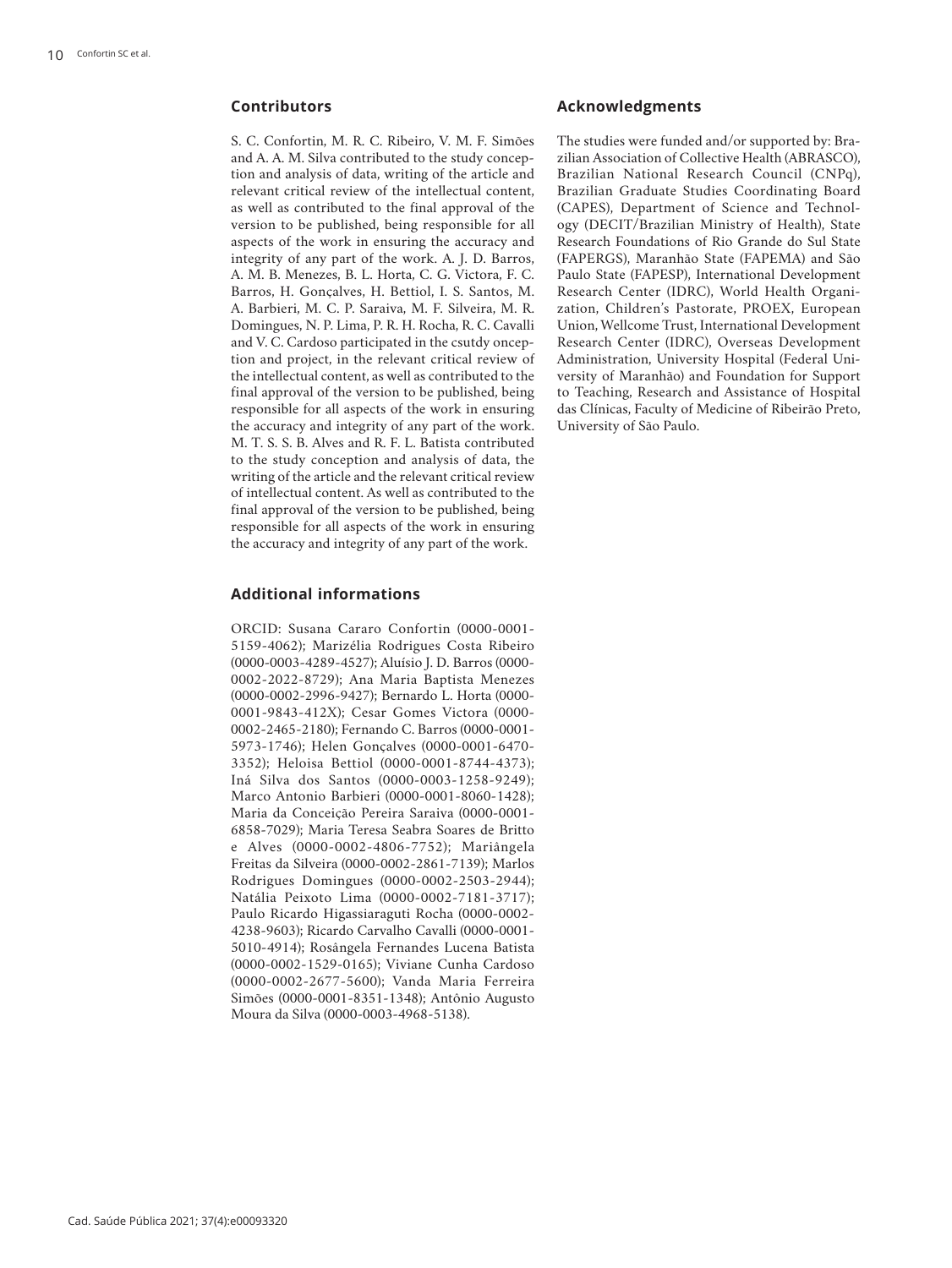### **References**

- 1. Ben-Shlomo Y, Cooper R, Kuh D. The last two decades of life course epidemiology, and its relevance for research on ageing. Int J Epide miol 2016; 45:973-88.
- 2. Bertoldi AD, Barros FC, Hallal PRC, Mielke GI, Oliveira PD, Maia MFS, et al. Trends and inequalities in maternal and child health in a Brazilian city: methodology and sociodemo graphic description of four population-based birth cohort studies, 1982-2015. Int J Epide miol 2019; 48 Suppl 1:i4-15.
- 3. Roos LL, Wall-Wieler E. Life course epide miology: modeling educational attainment with administrative data. PLoS One 2017; 12:e0188976.
- 4. Bengtsson T, Keilman N. Old and new per spectives on mortality forecasting. Cham: Springer International Publishing; 2019. (De mographic Research Monographs).
- 5. Cai Y, Shaheen SO, Hardy R, Kuh D, Hansell AL. Birth weight, early childhood growth and lung function in middle to early old age: 1946 British birth cohort. Thorax 2016; 71:916-22.
- 6. Gluckman PD, Hanson MA, Beedle AS. Early life events and their consequences for later dis ease: a life history and evolutionary perspec tive. Am J Hum Biol 2007; 19:1-19.
- 7. Batty GD, Alves JG, Correia J, Lawlor DA. Examining life-course influences on chronic disease: the importance of birth cohort studies from low- and middle-income countries. An overview. Braz J Med Biol Res 2007; 40:1277- 86.
- 8. Osler M, Andersen A-MN, Lund R, Batty GD, Hougaard CO, Damsgaard MT, et al. Revital ising the Metropolit 1953 Danish male birth cohort: background, aims and design. Paediatr Perinat Epidemiol 2004; 18:385-94.
- 9. Boyd A, Golding J, Macleod J, Lawlor DA, Fra ser A, Henderson J, et al. Cohort profile: 'the Children of the 90s' – the index offspring of the avon longitudinal study of parents and children. Int J Epidemiol 2013; 42:111-27.
- 10. Wadsworth M, Kuh D, Richards M, Hardy R. Cohort profile: the 1946 National Birth Co hort (MRC National Survey of Health and De velopment). Int J Epidemiol 2006; 35:49-54.
- 11. Connelly R, Platt L. Cohort profile: UK Mil lennium Cohort Study (MCS). Int J Epidemiol 2014; 43:1719-25.
- 12. McGowan CC, Cahn P, Gotuzzo E, Padgett D, Pape JW, Wolff M, et al. Cohort Profile: Ca ribbean, Central and South America Network for HIV research (CCASAnet) collaboration within the International Epidemiologic Data bases to Evaluate AIDS (IeDEA) programme. Int J Epidemiol 2007; 36:969-76.
- 13. Barbieri MA, Gomes UA, Antonio ABF, Bettiol H, Almeida LEA, Silva AAM. Saúde perinatal em Ribeirão Preto, SP, Brasil: a questão do mé todo. Cad Saúde Pública 1989; 5:376-87.
- 14. Fernando C, Victora CG, Vaughan JP, Vieira A, Júnior L. Saúde perinatal em Pelotas, RS, Brasil: fatores sociais e biológicos. Rev Saúde Pública 1984; 18:301-12.
- 15. Victora CG, Barros FC, Halpern R, Menezes AMB, Horta BL, Tomasi E, et al. Estudo lon gitudinal da população materno-infantil da região urbana do Sul do Brasil, 1993: aspectos metodológicos e resultados preliminares. Rev Saúde Pública 1996; 30:34-45.
- 16. Hallal PC, Bertoldi AD, Domingues MR, Sil veira MF, Demarco FF, Silva ICM, et al. Cohort profile: the 2015 Pelotas (Brazil) Birth Cohort Study. Int J Epidemiol 2018; 47:1048-1048h.
- 17. Silva AAM, Coimbra LC, Silva RA, Alves MTSSB, Lamy Filho F, Lamy ZC, et al. Peri natal health and mother-child health care in the municipality of São Luís, Maranhão State, Brazil. Cad Saúde Pública 2001; 17:1413-23.
- 18. Barros AJD, Santos IS, Victora CG, Albernaz EP, Domingues MR, Timm IK, et al. Coorte de nascimentos de Pelotas, 2004: metodologia e descrição. Rev Saúde Pública 2006; 40:402-13.
- 19. Silva AAM, Batista RFL, Simões VMF, Thom az EBAF, Ribeiro CCC, Lamy Filho F, et al. Changes in perinatal health in two birth co horts (1997/1998 and 2010) in São Luís, Ma ranhão State, Brazil. Cad Saúde Pública 2015; 31:1437-50.
- 20. Bettiol H, Barbieri MA, Gomes UA, Andrea M, Goldani MZ, Ribeiro ERO. Saúde perinatal: metodologia e características da população es tudada. Rev Saúde Pública 1998; 32:18-28.
- 21. Barros FC, Victora CG, Vaughan JP, Tomasi E, Horta BL, Cesar JA, et al. The epidemiologi cal transition in maternal and child health in a Brazilian city, 1982-93: a comparison of two population-based cohorts. Paediatr Perinat Epidemiol 2001; 15:4-11.
- 22. Barbieri MA, Bettiol H, Silva AAM, Cardoso VC, Simões VMF, Gutierrez MRP, et al. Health in early adulthood: the contribution of the 1978/79 Ribeirão Preto birth cohort. Braz J Med Biol Res 2006; 39:1041-55.
- 23. Cardoso VC, Simões VMF, Barbieri MA, Silva AAM, Bettiol H, Alves MTSSB, et al. Profile of three Brazilian birth cohort studies in Ribeirão Preto, SP and São Luís, MA. Braz J Med Biol Res 2007; 40:1165-76.
- 24. Silva AAM, Barbieri MA, Cardoso VC, Batista RF, Simões VM, Vianna EO, et al. Prevalence of non-communicable diseases in Brazilian children: follow-up at school age of two Bra zilian birth cohorts of the 1990's. BMC Public Health 2011; 11:486.
- 25. Victora CG, Barros FC, Lima RC, Behague DP, Gonçalves H, Horta BL, et al. The Pelotas birth cohort study, Rio Grande do Sul, Brazil, 1982- 2001. Cad Saúde Pública 2003; 19:1241-56.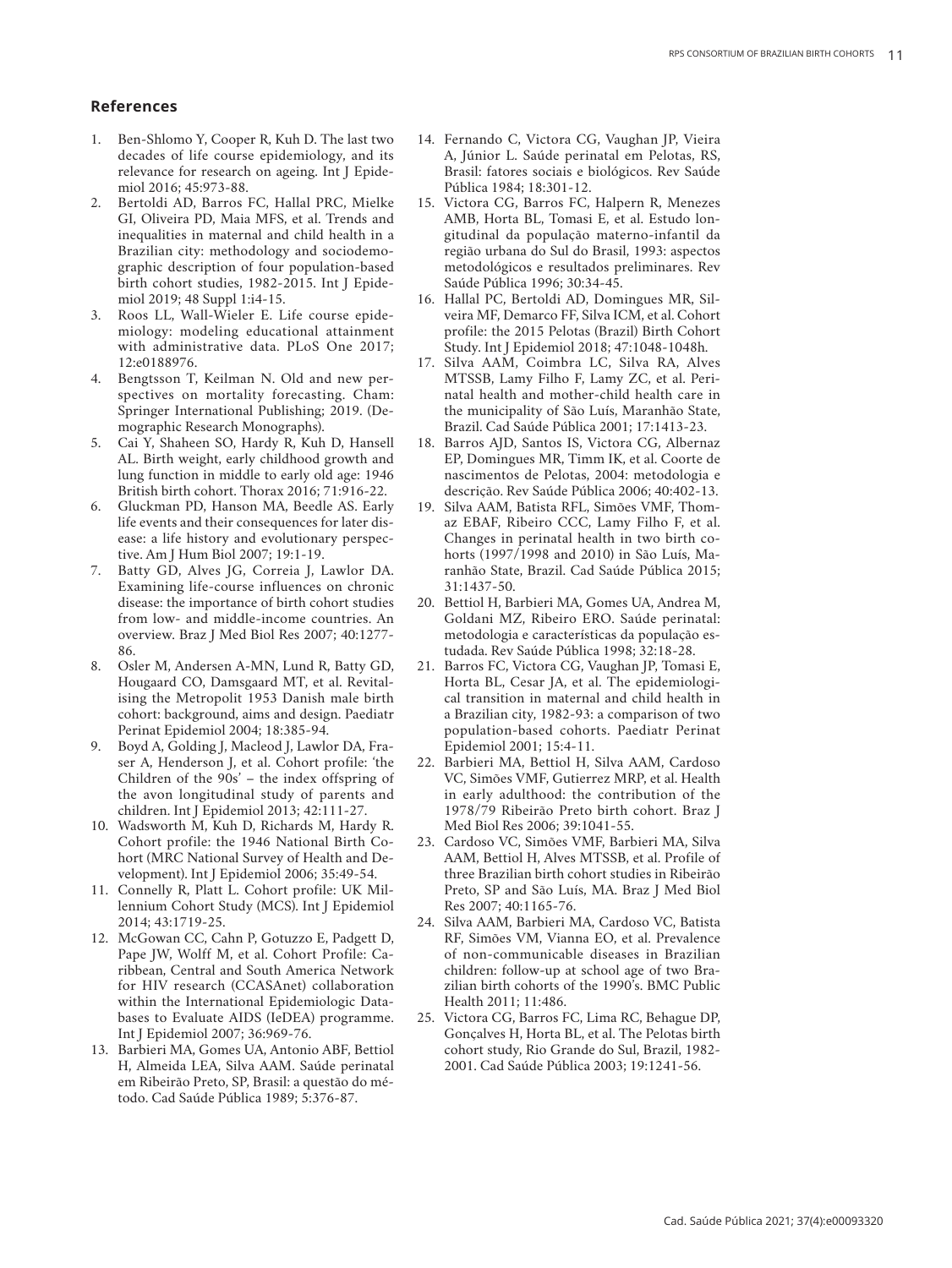- 26. Horta BL, Gigante DP, Gonçalves H, Motta JVS, Mola CL, Oliveira IO, et al. Cohort profile update: the 1982 Pelotas (Brazil) birth cohort study. Int J Epidemiol 2015; 44:441-441e.
- 27. Victora CG, Hallal PC, Araújo CLP, Menezes AMB, Wells JCK, Barros FC. Cohort profile: the 1993 pelotas (Brazil) birth cohort study. Int J Epidemiol 2008; 37:704-9.
- 28. Gonçalves H, Wehrmeister FC, Assunção MCF, Tovo-Rodrigues L, Oliveira IO, Murray J, et al. Cohort profile update: the 1993 Pelotas (Brazil) birth cohort follow-up at 22 years. Int J Epidemiol 2018; 47:1389-90e.
- 29. Santos IS, Barros AJ, Matijasevich A, Zanini R, Chrestani Cesar MA, Camargo-Figuera FA, et al. Cohort profile update: 2004 Pelotas (Brazil) birth cohort study. Body composition, mental health and genetic assessment at the 6 years follow-up. Int J Epidemiol 2014; 43:1437- 1437f.
- 30. Ministério da Saúde. Pesquisa Saúde. http:// pesquisasaude.saude.gov.br/noticiaLerMais. xhtml?id=570 (accessed on Dec/2019).
- 31. Consórcio Ribeirão Preto, Pelotas e São Luís. Determinantes precoces do processo saúde doença no ciclo vital – uma contribuição das coortes de nascimento. https://institucional. ufpel.edu.br/projetos/id/u948 (accessed on 09/Aug/2018).
- 32. Coortes RPS. São Luís. http://www.coorte. ufma.br/ (accessed on 09/Feb/2020).
- 33. Victora CG, Barros FC, Martines JC, Béria JU, Vaughan JP. Estudo longitudinal das crianças nascidas em 1982 em Pelotas, RS, Brasil. Rev Saúde Pública 1985; 19:58-68.
- 34. Ribeiro MRC, Alves MTSSB, Batista RFL, Ri beiro CCC, Schraiber LB, Barbieri MA, et al. Confirmatory factor analysis of the who vio lence against women instrument in pregnant women: results from the brisa prenatal cohort. PLoS One 2014; 9:e115382.
- 35. Silva FS, Queiroz RCS, Branco MRFC, Ha benschus MIAT, Scorzafave LG, Saraiva MCP, et al. Foco e cobertura do programa Bolsa Fa mília em crianças das coortes de nascimento BRISA, Ribeirão Preto (São Paulo) e São Luís (Maranhão), Brasil. Cad Saúde Pública 2019; 35:e00159718.
- 36. Silva AAM, Simões VMF, Barbieri MA, Car doso VC, Alves CMC, Thomaz EBAF, et al. A protocol to identify non-classical risk fac tors for preterm births: the Brazilian Ribeirão Preto and São Luís prenatal cohort (BRISA). Reprod Health 2014; 11:79.
- 37. Tomé FS, Cardoso VC, Barbieri MA, Silva AAM, Simões VMF, Garcia CA, et al. Are birth weight and maternal smoking during preg nancy associated with malnutrition and excess weight among school age children? Braz J Med Biol Res 2007; 40:1221-30.
- 38. Fabbri CE, Barbieri MA, Silva AAM, Gutier rez MR, Bettiol H, Speciali JG, et al. Maternal smoking during pregnancy and primary head ache in school-aged children: a cohort study. Cephalalgia 2012; 32:317-27.
- 39. Centro de Epidemiologia UFPEL. Pesquisas epidemiológicas: estudo de coorte 1982. http://www.epidemio-ufpel.org.br/site/ content/coorte\_1982/index.php (accessed on 14/Nov/2019).
- 40. Kinalski MA, Cadermatori MG, Horta BL, Correa MB, Demarco FF, Pereira-Cenci T. Common mental disorders and bruxism in adults: a birth cohort study. J Dent 2019; 83:27-32.
- 41. Victora CG, Barros FC. Cohort profile : the 1982 Pelotas (Brazil) birth cohort study. Int J Epidemiol 2006; 35:237-42.
- 42. Rodrigues LS, Batista RFL, Simões VMF, Ro drigues MRC, Barbieri MA, Bettiol H, et al. Does height catch-up in schoolchildren have an effect on bone mass in adolescents? Analy sis in a Brazilian birth cohort. J Pediatr (Rio J) 2019; 95:607-13.
- 43. Coelho SJDDAC. Nascimento de parto cesário, depressão e transtorno bipolar em adolescen tes de uma coorte de nascimento, São Luís-MA [Masters' Thesis]. São Luís: Programa de Pósgraduação em Saúde Coletiva, Universidade Federal do Maranhão; 2019.
- 44. Simões VMF, Batista RFL, Alves MTSSB, Ri beiro CCC, Thomaz EBF, Carvalho CA, et al. Saúde dos adolescentes da coorte de nascimen tos de São Luís, Maranhão, Brasil, 1997/1998. Cad. Saúde Pública 2020; 36:e00164519.
- 45. Figueiredo VLM, Pinheiro S, Nascimento E. Teste de inteligência WISC-III adaptando para a população brasileira. Psicol Esc Educ 1998; 2:101-7.
- 46. Fleitlich B, Cortazar PG, Goodman R. Ques tionário de Capacidades e Dificuldades (SDQ). Infanto Rev Neuropsiquiatr Infanc Adolesc 2000; 8:44-50.
- 47. Goodman R, Ford T, Richards H, Gatward R, Meltzer H. The development and well‐being assessment: description and initial validation of an integrated assessment of child and ado lescent psychopathology. J Child Psychol Psy chiatry 2000; 41:645-55.
- 48. Batistoni SST, Néri AL, Cupertino AP. Vali dade e confiabilidade da versão brasileira da *Center for Epidemiological Scale – Depression* (CES-D) em idosos brasileiros. Psico USF 2010; 15:13-22.
- 49. Coutinho MPL, Carolino ZCG, Medeiros ED. Inventário de Depressão Infantil (CDI): evi dências de validade de constructo e consistên cia interna. Aval Psicol 2008; 7:291-300.
- 50. Pereira RA, Sichieri R. Métodos em epidemio logia nutricional. In: Kac G, Sichieri R, Gigante DP, organizadores. Epidemiologia nutricio nal. Rio de Janeiro: Editora Fiocruz/Atheneu; 2007. p. 181-200.
- 51. Farias Júnior JC, Lopes AS, Mota J, Santos MP, Ribeiro JC, Hallal PC. Validade e reprodutibili dade de um questionário para medida de ativi dade física em adolescentes: uma adaptação do Self-Administered Physical Activity Checklist. Rev Bras Epidemiol 2012; 15:198-210.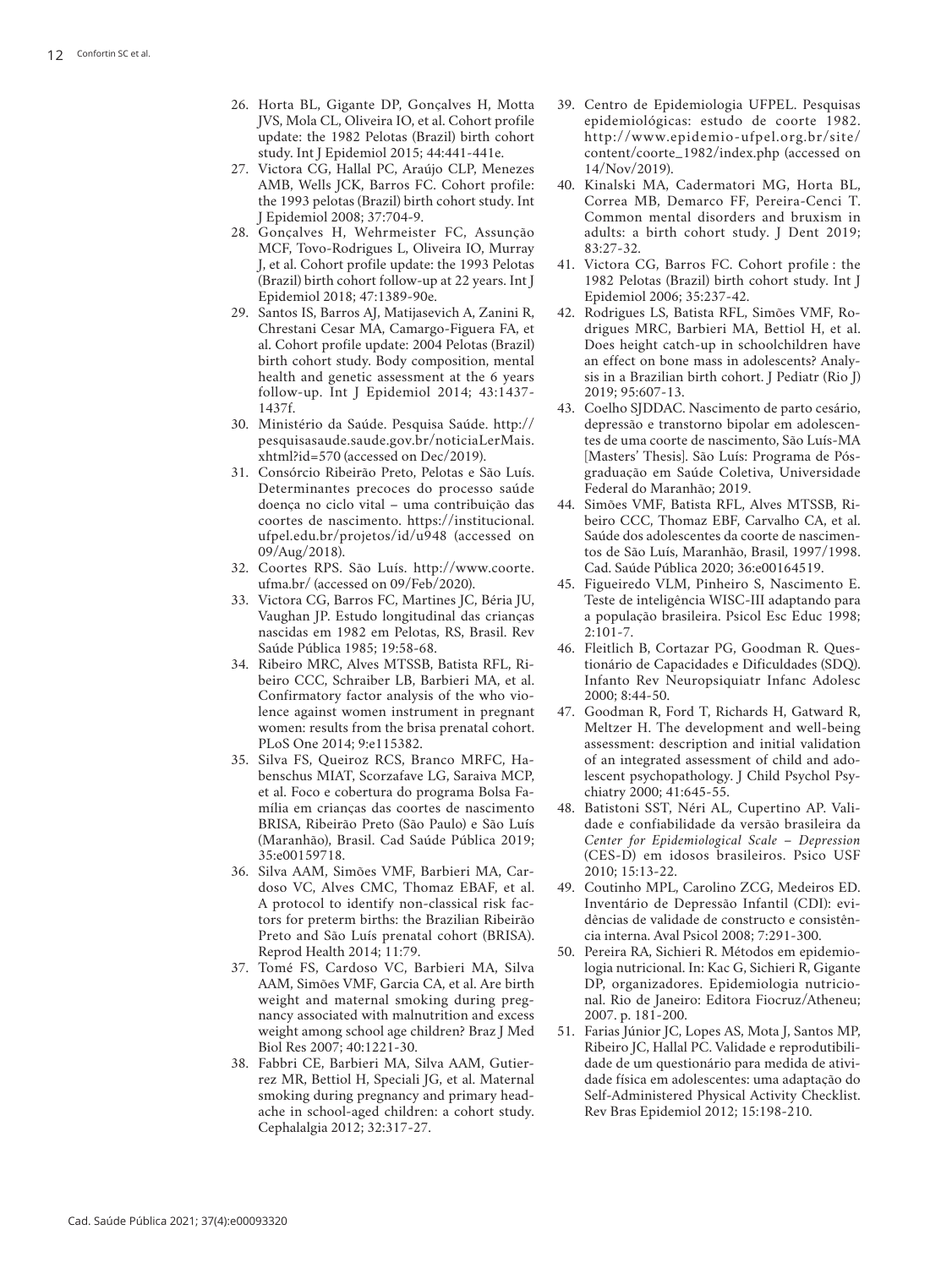- 52. Craig CL, Marshall AL, Sjöström M, Bauman AE, Booth ML, Ainsworth BE, et al. International Physical Activity Questionnaire: 12-country reliability and validity. Med Sci Sports Exerc 2003; 35:1381-95.
- 53. Moretti-Pires RO, Corradi-Webster CM. Adaptação e validação do *Alcohol Use Disorder Identification Test* (AUDIT) para população ribeirinha do interior da Amazônia, Brasil. Cad Saúde Pública 2011; 27:497-509.
- 54. Cox JL, Chapman G, Murray D, Jones P. Validation of the Edinburgh Postnatal Depression Scale (EPDS) in non-postnatal women. J Affect Disord 1996; 39:185-9.
- 55. Fattore GL, Teles CA, Santos DN, Santos LM, Reichenheim ME, Barreto ML. Validade de constructo da escala *Experiences of Discrimination* em uma população brasileira. Cad Saúde Pública 2016; 32:e00102415.